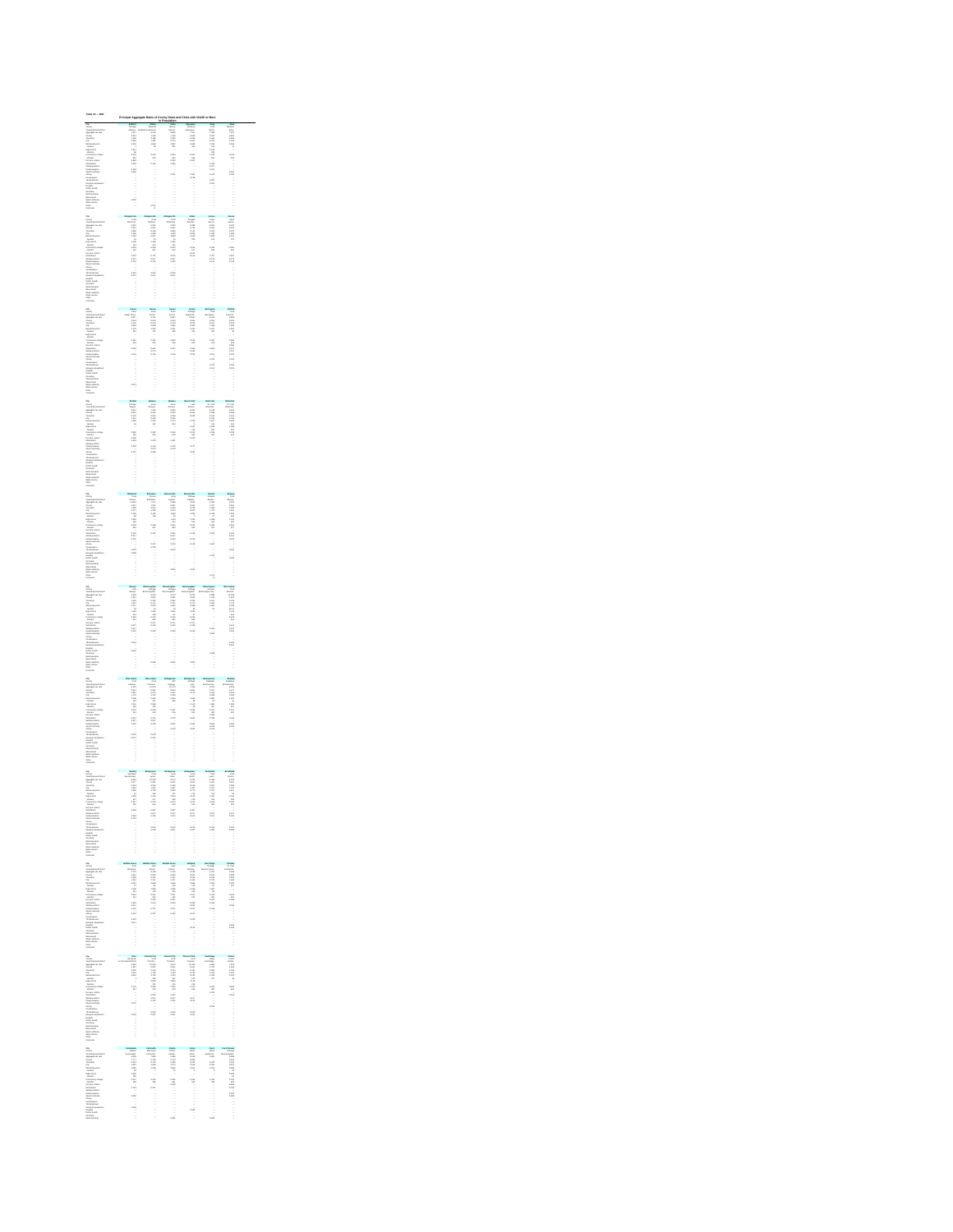|                                                                                          |                                                                                                                          |                                                                                                      |                                                                                                                                                                                                                                   |                                                                                                                                                                                                                                | Ì |
|------------------------------------------------------------------------------------------|--------------------------------------------------------------------------------------------------------------------------|------------------------------------------------------------------------------------------------------|-----------------------------------------------------------------------------------------------------------------------------------------------------------------------------------------------------------------------------------|--------------------------------------------------------------------------------------------------------------------------------------------------------------------------------------------------------------------------------|---|
|                                                                                          |                                                                                                                          |                                                                                                      |                                                                                                                                                                                                                                   |                                                                                                                                                                                                                                |   |
|                                                                                          |                                                                                                                          |                                                                                                      |                                                                                                                                                                                                                                   |                                                                                                                                                                                                                                |   |
|                                                                                          |                                                                                                                          |                                                                                                      |                                                                                                                                                                                                                                   |                                                                                                                                                                                                                                |   |
|                                                                                          |                                                                                                                          |                                                                                                      |                                                                                                                                                                                                                                   |                                                                                                                                                                                                                                |   |
|                                                                                          |                                                                                                                          | 【《金融总统集》》第1979年12月12日,1989年,《唐唐·金融通道》第1989年12月12日,1989年,《金融通道》第1989年12月20日,《金融通道》第1989年,1989年12月12日, |                                                                                                                                                                                                                                   |                                                                                                                                                                                                                                |   |
|                                                                                          |                                                                                                                          |                                                                                                      |                                                                                                                                                                                                                                   |                                                                                                                                                                                                                                |   |
|                                                                                          |                                                                                                                          |                                                                                                      |                                                                                                                                                                                                                                   |                                                                                                                                                                                                                                |   |
|                                                                                          |                                                                                                                          |                                                                                                      |                                                                                                                                                                                                                                   |                                                                                                                                                                                                                                |   |
|                                                                                          |                                                                                                                          |                                                                                                      |                                                                                                                                                                                                                                   |                                                                                                                                                                                                                                |   |
|                                                                                          |                                                                                                                          |                                                                                                      |                                                                                                                                                                                                                                   |                                                                                                                                                                                                                                |   |
|                                                                                          |                                                                                                                          |                                                                                                      |                                                                                                                                                                                                                                   |                                                                                                                                                                                                                                |   |
|                                                                                          |                                                                                                                          |                                                                                                      |                                                                                                                                                                                                                                   |                                                                                                                                                                                                                                |   |
|                                                                                          |                                                                                                                          |                                                                                                      |                                                                                                                                                                                                                                   |                                                                                                                                                                                                                                |   |
|                                                                                          |                                                                                                                          |                                                                                                      |                                                                                                                                                                                                                                   |                                                                                                                                                                                                                                |   |
|                                                                                          |                                                                                                                          |                                                                                                      |                                                                                                                                                                                                                                   |                                                                                                                                                                                                                                |   |
|                                                                                          |                                                                                                                          |                                                                                                      |                                                                                                                                                                                                                                   |                                                                                                                                                                                                                                |   |
|                                                                                          |                                                                                                                          |                                                                                                      |                                                                                                                                                                                                                                   |                                                                                                                                                                                                                                |   |
|                                                                                          |                                                                                                                          |                                                                                                      |                                                                                                                                                                                                                                   |                                                                                                                                                                                                                                |   |
|                                                                                          |                                                                                                                          |                                                                                                      |                                                                                                                                                                                                                                   |                                                                                                                                                                                                                                |   |
|                                                                                          |                                                                                                                          |                                                                                                      |                                                                                                                                                                                                                                   |                                                                                                                                                                                                                                |   |
|                                                                                          |                                                                                                                          |                                                                                                      |                                                                                                                                                                                                                                   |                                                                                                                                                                                                                                |   |
|                                                                                          |                                                                                                                          |                                                                                                      |                                                                                                                                                                                                                                   |                                                                                                                                                                                                                                |   |
|                                                                                          |                                                                                                                          |                                                                                                      |                                                                                                                                                                                                                                   |                                                                                                                                                                                                                                |   |
|                                                                                          |                                                                                                                          |                                                                                                      |                                                                                                                                                                                                                                   |                                                                                                                                                                                                                                |   |
|                                                                                          |                                                                                                                          |                                                                                                      |                                                                                                                                                                                                                                   |                                                                                                                                                                                                                                |   |
|                                                                                          |                                                                                                                          |                                                                                                      |                                                                                                                                                                                                                                   |                                                                                                                                                                                                                                |   |
|                                                                                          |                                                                                                                          |                                                                                                      |                                                                                                                                                                                                                                   |                                                                                                                                                                                                                                |   |
|                                                                                          |                                                                                                                          |                                                                                                      |                                                                                                                                                                                                                                   |                                                                                                                                                                                                                                |   |
|                                                                                          |                                                                                                                          |                                                                                                      |                                                                                                                                                                                                                                   |                                                                                                                                                                                                                                |   |
| TEPPERTURE TERPERTURE TEPPERTURE TEPPERTURE TERPERTURE TERPERTURE TERRESTER TERRESTER TE | للفسيطينية والمسار المستوار والمستقر والمستقر والمستقر والمستوات والمستوات والمستقر والمستقر والمستقر والمستقر والمستقرر |                                                                                                      | $\alpha$ , the contribution of the contribution of the contribution of the contribution of the contribution of the contribution of the contribution of the contribution of the contribution of the contribution of the contributi | alimnos and contract the second material and contract the contract of the second contract of the second second second second second second second second second second second second second second second second second second |   |
|                                                                                          |                                                                                                                          |                                                                                                      |                                                                                                                                                                                                                                   |                                                                                                                                                                                                                                |   |
|                                                                                          |                                                                                                                          |                                                                                                      |                                                                                                                                                                                                                                   |                                                                                                                                                                                                                                |   |
|                                                                                          |                                                                                                                          |                                                                                                      |                                                                                                                                                                                                                                   |                                                                                                                                                                                                                                |   |
|                                                                                          |                                                                                                                          |                                                                                                      |                                                                                                                                                                                                                                   |                                                                                                                                                                                                                                |   |
|                                                                                          |                                                                                                                          |                                                                                                      |                                                                                                                                                                                                                                   |                                                                                                                                                                                                                                |   |
|                                                                                          |                                                                                                                          |                                                                                                      |                                                                                                                                                                                                                                   |                                                                                                                                                                                                                                |   |
|                                                                                          |                                                                                                                          |                                                                                                      |                                                                                                                                                                                                                                   |                                                                                                                                                                                                                                |   |
|                                                                                          |                                                                                                                          |                                                                                                      |                                                                                                                                                                                                                                   |                                                                                                                                                                                                                                |   |
|                                                                                          |                                                                                                                          |                                                                                                      |                                                                                                                                                                                                                                   |                                                                                                                                                                                                                                |   |
|                                                                                          |                                                                                                                          |                                                                                                      |                                                                                                                                                                                                                                   |                                                                                                                                                                                                                                |   |
|                                                                                          |                                                                                                                          |                                                                                                      |                                                                                                                                                                                                                                   |                                                                                                                                                                                                                                |   |
|                                                                                          |                                                                                                                          |                                                                                                      |                                                                                                                                                                                                                                   |                                                                                                                                                                                                                                |   |
|                                                                                          |                                                                                                                          |                                                                                                      |                                                                                                                                                                                                                                   |                                                                                                                                                                                                                                |   |
|                                                                                          |                                                                                                                          |                                                                                                      |                                                                                                                                                                                                                                   |                                                                                                                                                                                                                                |   |
|                                                                                          |                                                                                                                          |                                                                                                      |                                                                                                                                                                                                                                   |                                                                                                                                                                                                                                |   |
|                                                                                          |                                                                                                                          |                                                                                                      |                                                                                                                                                                                                                                   |                                                                                                                                                                                                                                |   |
|                                                                                          |                                                                                                                          |                                                                                                      |                                                                                                                                                                                                                                   |                                                                                                                                                                                                                                |   |
|                                                                                          |                                                                                                                          |                                                                                                      |                                                                                                                                                                                                                                   |                                                                                                                                                                                                                                |   |
|                                                                                          |                                                                                                                          |                                                                                                      |                                                                                                                                                                                                                                   |                                                                                                                                                                                                                                |   |
|                                                                                          |                                                                                                                          |                                                                                                      |                                                                                                                                                                                                                                   |                                                                                                                                                                                                                                |   |
|                                                                                          |                                                                                                                          |                                                                                                      |                                                                                                                                                                                                                                   |                                                                                                                                                                                                                                |   |
|                                                                                          |                                                                                                                          |                                                                                                      |                                                                                                                                                                                                                                   |                                                                                                                                                                                                                                |   |
|                                                                                          |                                                                                                                          |                                                                                                      |                                                                                                                                                                                                                                   |                                                                                                                                                                                                                                |   |
|                                                                                          |                                                                                                                          |                                                                                                      |                                                                                                                                                                                                                                   |                                                                                                                                                                                                                                |   |
|                                                                                          |                                                                                                                          |                                                                                                      |                                                                                                                                                                                                                                   |                                                                                                                                                                                                                                |   |
|                                                                                          |                                                                                                                          |                                                                                                      |                                                                                                                                                                                                                                   |                                                                                                                                                                                                                                |   |
|                                                                                          |                                                                                                                          |                                                                                                      |                                                                                                                                                                                                                                   |                                                                                                                                                                                                                                |   |
|                                                                                          |                                                                                                                          |                                                                                                      |                                                                                                                                                                                                                                   |                                                                                                                                                                                                                                |   |
|                                                                                          |                                                                                                                          |                                                                                                      |                                                                                                                                                                                                                                   |                                                                                                                                                                                                                                |   |
|                                                                                          |                                                                                                                          |                                                                                                      |                                                                                                                                                                                                                                   |                                                                                                                                                                                                                                |   |
|                                                                                          | 1989年1999年1999年19月19日,1999年19月19日,1999年19月19日,1999年19月19日,1999年19月19日,1999年19月19日,1999年1999年1999年199                     |                                                                                                      |                                                                                                                                                                                                                                   |                                                                                                                                                                                                                                |   |
|                                                                                          |                                                                                                                          |                                                                                                      |                                                                                                                                                                                                                                   |                                                                                                                                                                                                                                |   |
|                                                                                          |                                                                                                                          |                                                                                                      |                                                                                                                                                                                                                                   |                                                                                                                                                                                                                                |   |
|                                                                                          |                                                                                                                          |                                                                                                      |                                                                                                                                                                                                                                   |                                                                                                                                                                                                                                |   |
|                                                                                          |                                                                                                                          |                                                                                                      |                                                                                                                                                                                                                                   |                                                                                                                                                                                                                                |   |
|                                                                                          |                                                                                                                          |                                                                                                      |                                                                                                                                                                                                                                   |                                                                                                                                                                                                                                |   |
|                                                                                          |                                                                                                                          |                                                                                                      |                                                                                                                                                                                                                                   |                                                                                                                                                                                                                                |   |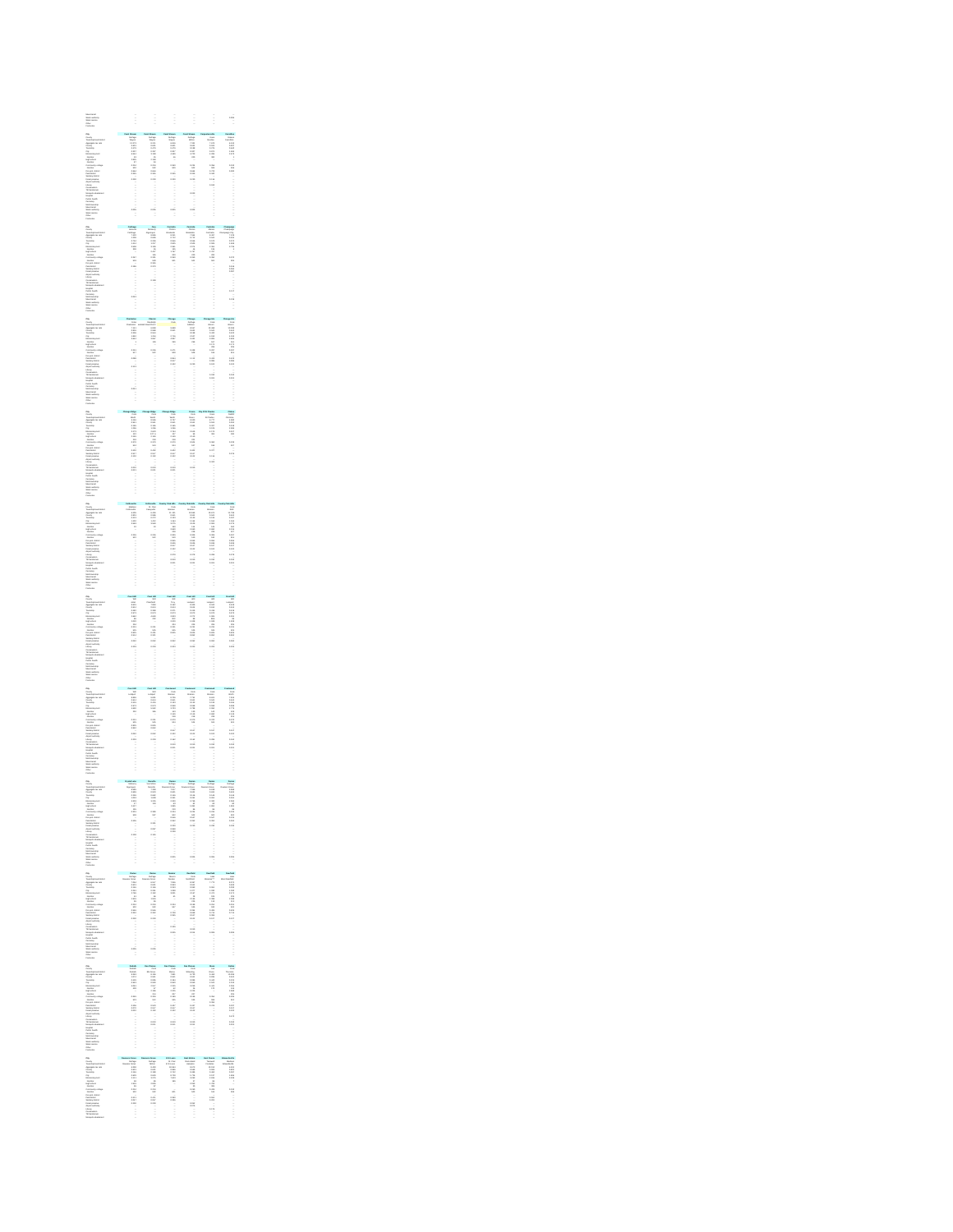| 2017,用的机能拉出来,而且在这里的时候,用的机能拉出来,也可以把它们的时候,而且也可以把它们的时候,而且也可以把它们的时候,而且 | нанной пользований колоном соверший пользований пользований пользований пользований пользований пользований пол | الشششة والمسابر المستقار المستقر والمستقر والمستقر والمسابق والمستقر والمستقر المستقر والمسابر والمستقر والمستقرر والمستقرر والمسابر |  |                                                                                                                                                                                                                                |  |
|--------------------------------------------------------------------|-----------------------------------------------------------------------------------------------------------------|--------------------------------------------------------------------------------------------------------------------------------------|--|--------------------------------------------------------------------------------------------------------------------------------------------------------------------------------------------------------------------------------|--|
|                                                                    |                                                                                                                 |                                                                                                                                      |  |                                                                                                                                                                                                                                |  |
|                                                                    |                                                                                                                 |                                                                                                                                      |  |                                                                                                                                                                                                                                |  |
|                                                                    |                                                                                                                 |                                                                                                                                      |  |                                                                                                                                                                                                                                |  |
|                                                                    |                                                                                                                 |                                                                                                                                      |  |                                                                                                                                                                                                                                |  |
|                                                                    |                                                                                                                 |                                                                                                                                      |  |                                                                                                                                                                                                                                |  |
|                                                                    |                                                                                                                 |                                                                                                                                      |  |                                                                                                                                                                                                                                |  |
|                                                                    |                                                                                                                 |                                                                                                                                      |  | NOTES TO A SECOND CONTRACTOR OF THE SECOND CONTRACT OF THE SECOND CONTRACT OF THE SECOND CONTRACT OF THE SECOND CONTRACT OF THE SECOND CONTRACT OF THE SECOND CONTRACT OF THE SECOND CONTRACT OF THE SECOND CONTRACT OF THE SE |  |
|                                                                    |                                                                                                                 |                                                                                                                                      |  |                                                                                                                                                                                                                                |  |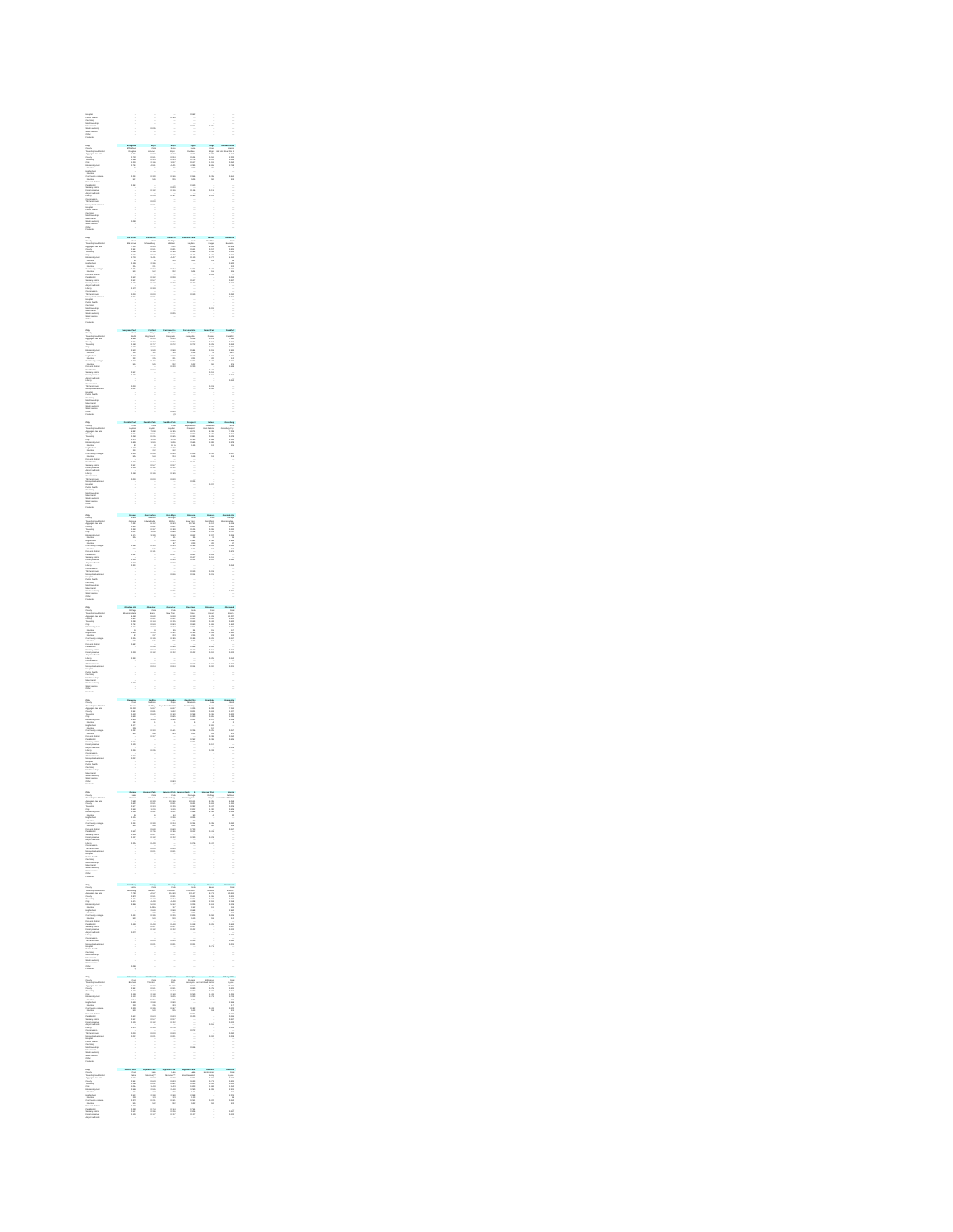| "可","那事的时候!""那种那种可以,"那种那种可以,""那种是我的人,""那种是我的人,我们的人,我们的人,我们的人,我们的人,我们的人。""我们的人,你 |                                                                                                                    |                                                                                                                                                                                                                                                                                                                     | 를 통증 유명 기본 등 이 정말 및 일 등 및 이 시설 및 이 시설 및 이 시설 및 이 시설 및 이 시설 및 이 시설 및 이 시설 및 이 시설 및 이 시설 및 이 시설 및 이 시설 및 이 시설 및 시<br>를 통증 용도 및 이 기본 및 이 시설 및 이 시설 및 이 시설 및 이 시설 및 이 시설 및 이 시설 및 이 시설 및 이 시설 및 이 시설 및 이 시설 및 이 시설 및 이 시설 및 이 시설 및 |                                                                                                                                                                                                                                 |  |
|---------------------------------------------------------------------------------|--------------------------------------------------------------------------------------------------------------------|---------------------------------------------------------------------------------------------------------------------------------------------------------------------------------------------------------------------------------------------------------------------------------------------------------------------|--------------------------------------------------------------------------------------------------------------------------------------------------------------------------------------------------------------------------------|---------------------------------------------------------------------------------------------------------------------------------------------------------------------------------------------------------------------------------|--|
|                                                                                 |                                                                                                                    |                                                                                                                                                                                                                                                                                                                     |                                                                                                                                                                                                                                |                                                                                                                                                                                                                                 |  |
|                                                                                 |                                                                                                                    | $\frac{1}{2}$ $\frac{1}{2}$ $\frac{1}{2}$ $\frac{1}{2}$ $\frac{1}{2}$ $\frac{1}{2}$ $\frac{1}{2}$ $\frac{1}{2}$ $\frac{1}{2}$ $\frac{1}{2}$ $\frac{1}{2}$ $\frac{1}{2}$ $\frac{1}{2}$ $\frac{1}{2}$ $\frac{1}{2}$ $\frac{1}{2}$ $\frac{1}{2}$ $\frac{1}{2}$ $\frac{1}{2}$ $\frac{1}{2}$ $\frac{1}{2}$ $\frac{1}{2}$ |                                                                                                                                                                                                                                |                                                                                                                                                                                                                                 |  |
|                                                                                 |                                                                                                                    | 1999年,1999年,1999年,1999年,1999年,1999年,1999年,1999年,1999年,1999年,1999年,1999年,1999年,1999年,1999年,1999年,1999                                                                                                                                                                                                                |                                                                                                                                                                                                                                |                                                                                                                                                                                                                                 |  |
|                                                                                 |                                                                                                                    | $\frac{1}{2}$ $\frac{1}{2}$ $\frac{1}{2}$ $\frac{1}{2}$ $\frac{1}{2}$ $\frac{1}{2}$ $\frac{1}{2}$ $\frac{1}{2}$ $\frac{1}{2}$ $\frac{1}{2}$ $\frac{1}{2}$ $\frac{1}{2}$ $\frac{1}{2}$ $\frac{1}{2}$ $\frac{1}{2}$ $\frac{1}{2}$ $\frac{1}{2}$ $\frac{1}{2}$ $\frac{1}{2}$ $\frac{1}{2}$ $\frac{1}{2}$ $\frac{1}{2}$ |                                                                                                                                                                                                                                | 1989 - 1989 - 1989 - 1989 - 1989 - 1980 - 1980 - 1980 - 1980 - 1980 - 1980 - 1980 - 1980 - 1980 - 1980 - 1980 - 1980 - 1980 - 1980 - 1980 - 1980 - 1980 - 1980 - 1980 - 1980 - 1980 - 1980 - 1980 - 1980 - 1980 - 1980 - 1980 - |  |
|                                                                                 |                                                                                                                    |                                                                                                                                                                                                                                                                                                                     |                                                                                                                                                                                                                                |                                                                                                                                                                                                                                 |  |
|                                                                                 | an a shekara a shekara a shekara a shekara a shekara a shekara ta shekara a shekara a shekara a shekara ta shekara |                                                                                                                                                                                                                                                                                                                     | atomidi anamala anamala anamala anamala anamala anamala amin'ny fivondronan-kaominina amin'ny fivondronan-kaomi                                                                                                                | 1999年8月11日,1999年11月,1999年11月,1999年11月,1999年11月,1999年11月,1999年11月,1999年11月,11月11日,11月11日,11月11日,11月11日,11月11日,1                                                                                                                  |  |
|                                                                                 |                                                                                                                    |                                                                                                                                                                                                                                                                                                                     |                                                                                                                                                                                                                                |                                                                                                                                                                                                                                 |  |
| alam akan akan mahilimin akan ya mahilimin akan a                               |                                                                                                                    |                                                                                                                                                                                                                                                                                                                     |                                                                                                                                                                                                                                |                                                                                                                                                                                                                                 |  |
|                                                                                 |                                                                                                                    |                                                                                                                                                                                                                                                                                                                     |                                                                                                                                                                                                                                |                                                                                                                                                                                                                                 |  |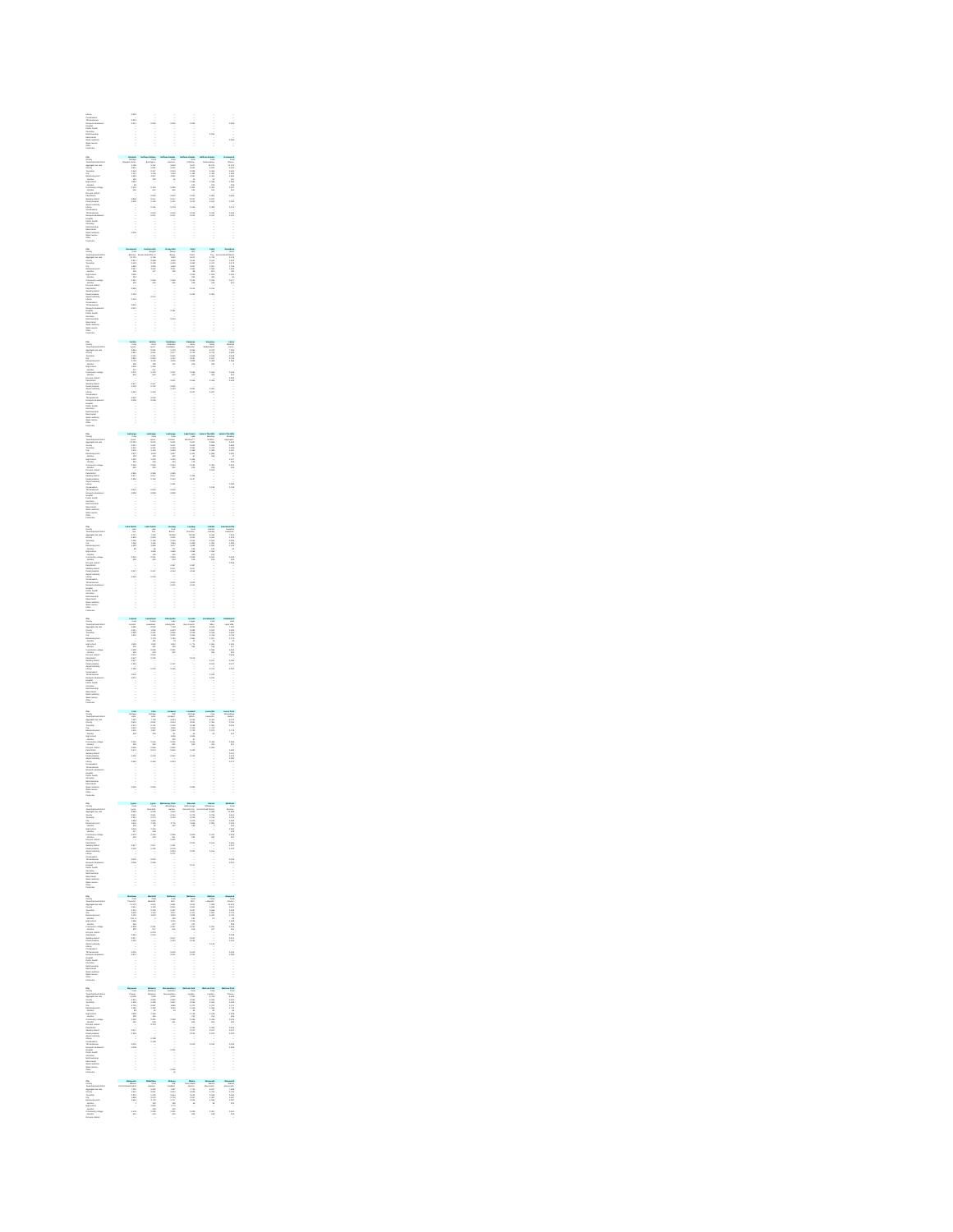|                                                                                  |                                                                                                                                                                                                                                  |                                                                                                                                                                                                                                | 112   123   123   123   123   123   123   123   123   123   123   123   123   123   123   123   123   123   12 | $\frac{1}{2}$ |                                                                                                                                                                                                                                 |                                                                                    |
|----------------------------------------------------------------------------------|----------------------------------------------------------------------------------------------------------------------------------------------------------------------------------------------------------------------------------|--------------------------------------------------------------------------------------------------------------------------------------------------------------------------------------------------------------------------------|----------------------------------------------------------------------------------------------------------------|---------------|---------------------------------------------------------------------------------------------------------------------------------------------------------------------------------------------------------------------------------|------------------------------------------------------------------------------------|
|                                                                                  |                                                                                                                                                                                                                                  |                                                                                                                                                                                                                                |                                                                                                                |               |                                                                                                                                                                                                                                 |                                                                                    |
|                                                                                  |                                                                                                                                                                                                                                  |                                                                                                                                                                                                                                |                                                                                                                |               |                                                                                                                                                                                                                                 |                                                                                    |
|                                                                                  |                                                                                                                                                                                                                                  |                                                                                                                                                                                                                                |                                                                                                                |               |                                                                                                                                                                                                                                 |                                                                                    |
|                                                                                  |                                                                                                                                                                                                                                  |                                                                                                                                                                                                                                |                                                                                                                |               |                                                                                                                                                                                                                                 |                                                                                    |
| "我们的时候,你们的时候,我们的时候,我们的时候,我们的时候,我们的时候,我们的时候,我们的时候,我们的时候,我们的时候,我们的时候,我们的时候,我们的时候,我 |                                                                                                                                                                                                                                  | Thuman and the community of the control of the control of the community of the control of the control of the control of the control of the control of the control of the control of the control of the control of the control  |                                                                                                                |               | $\sim$ . The construction of the construction of the construction of the construction of the construction of the construction of the construction of the construction of the construction of the construction of the constructi |                                                                                    |
|                                                                                  |                                                                                                                                                                                                                                  |                                                                                                                                                                                                                                |                                                                                                                |               |                                                                                                                                                                                                                                 |                                                                                    |
|                                                                                  |                                                                                                                                                                                                                                  | 看见了,我想说了,"你,我的话,我们,我们的话,我们就是我们,我们,我们,我们,我们就是我们的话,我们的话,我们就是我们的话,我们的话,我们,我们……………………                                                                                                                                              |                                                                                                                |               |                                                                                                                                                                                                                                 |                                                                                    |
|                                                                                  |                                                                                                                                                                                                                                  |                                                                                                                                                                                                                                |                                                                                                                |               |                                                                                                                                                                                                                                 |                                                                                    |
|                                                                                  | 19. 1999 - 1999 - 1999 - 1999 - 1999 - 1999 - 1999 - 1999 - 1999 - 1999 - 1999 - 1999 - 1999 - 1999 - 1999 - 1<br>De feranse de la partie de la partie de la partie de la partie de la partie de la partie de la partie de la pa | NEWSLETCH STATES OF THE STATES OF THE STATES OF THE STATES OF THE STATES OF THE STATES OF THE STATES OF THE STATES OF THE STATES OF THE STATES OF THE STATES OF THE STATES OF THE STATES OF THE STATES OF THE STATES OF THE ST |                                                                                                                |               | 事,不是我们的问题,我们的问题,我们的问题,我们的问题,我们的问题,我们的问题,我们的问题,我们的问题,我们的问题,我们的问题,我们的问题,我们的问题,我们的问题,我们                                                                                                                                            | 看看,我的问题,我的话,我们一样,我们一样,我们就会不会感觉到,我们的话,我们一样,我们的话,我们就会不会不会。"我们,我们的话,我们的话,我们的话,我们的话,我们 |
| F HOMOGRAPHY HOMOGRAPHY HOMOGRAPH                                                |                                                                                                                                                                                                                                  |                                                                                                                                                                                                                                |                                                                                                                |               |                                                                                                                                                                                                                                 |                                                                                    |
|                                                                                  |                                                                                                                                                                                                                                  |                                                                                                                                                                                                                                |                                                                                                                |               |                                                                                                                                                                                                                                 |                                                                                    |
|                                                                                  | 1                                                                                                                                                                                                                                | i.na                                                                                                                                                                                                                           |                                                                                                                |               |                                                                                                                                                                                                                                 |                                                                                    |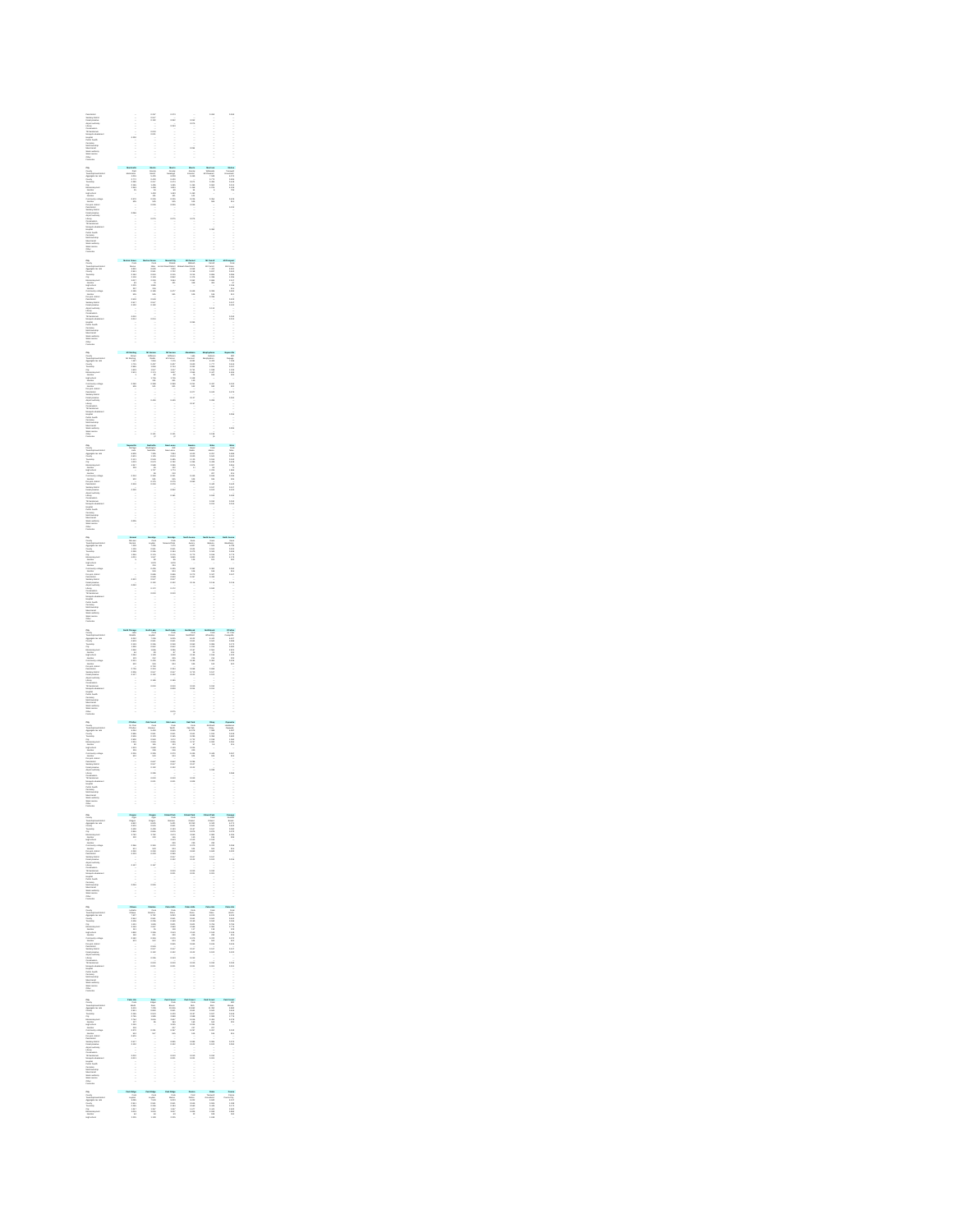|                                                                                                                |                                                                                                                |                                                                                                                                                                                                                                | <b>222</b> 1222 1123 1124 1125 1227                                                                                                                                                                                        |                                                                                                               | <b>1999</b>                                                                                                                                                                                                              |  |
|----------------------------------------------------------------------------------------------------------------|----------------------------------------------------------------------------------------------------------------|--------------------------------------------------------------------------------------------------------------------------------------------------------------------------------------------------------------------------------|----------------------------------------------------------------------------------------------------------------------------------------------------------------------------------------------------------------------------|---------------------------------------------------------------------------------------------------------------|--------------------------------------------------------------------------------------------------------------------------------------------------------------------------------------------------------------------------|--|
|                                                                                                                |                                                                                                                |                                                                                                                                                                                                                                |                                                                                                                                                                                                                            |                                                                                                               |                                                                                                                                                                                                                          |  |
|                                                                                                                |                                                                                                                | 2.000 million and the contract of the second contract of the contract of the contract of the contract of the contract of the contract of the contract of the contract of the contract of the contract of the contract of the c |                                                                                                                                                                                                                            |                                                                                                               | $\frac{1}{2}$ $\frac{1}{2}$ $\frac{1}{2}$ $\frac{1}{2}$ $\frac{1}{2}$ $\frac{1}{2}$ $\frac{1}{2}$ $\cdots$ $\frac{1}{2}$ $\cdots$ $\frac{1}{2}$ $\cdots$ $\frac{1}{2}$ $\cdots$ $\cdots$ $\frac{1}{2}$ $\cdots$ $\cdots$ |  |
| r soleting and the company of the company of the company of the company of the company of the company of the c |                                                                                                                |                                                                                                                                                                                                                                |                                                                                                                                                                                                                            |                                                                                                               |                                                                                                                                                                                                                          |  |
|                                                                                                                |                                                                                                                |                                                                                                                                                                                                                                |                                                                                                                                                                                                                            |                                                                                                               |                                                                                                                                                                                                                          |  |
|                                                                                                                |                                                                                                                |                                                                                                                                                                                                                                | 【【图】 【图】 【图】 】 【图】 】 【图】 】 【图】 】 【图】 】 【图】 】 【图】 】 【图】 】 【图】 】 【图】 】 【图】 】 【图】 】 【图】 】 【图】 】 【图】 】 【图】 】 【图】 】 【图】 】 【图】 】 【图】 】 【图】 】 【图】 】 【图】 】 【图】 】 【图】 】 【图】 】 【图】 】 【图】 】 【图】 】 【图】 】 【图】 】 【图】 】 【图】 】 【图】 】 【图】 】 |                                                                                                               |                                                                                                                                                                                                                          |  |
|                                                                                                                |                                                                                                                |                                                                                                                                                                                                                                |                                                                                                                                                                                                                            |                                                                                                               |                                                                                                                                                                                                                          |  |
|                                                                                                                |                                                                                                                |                                                                                                                                                                                                                                |                                                                                                                                                                                                                            |                                                                                                               |                                                                                                                                                                                                                          |  |
|                                                                                                                |                                                                                                                |                                                                                                                                                                                                                                |                                                                                                                                                                                                                            |                                                                                                               |                                                                                                                                                                                                                          |  |
|                                                                                                                | www.com.ch.teath.com.ch.teath.com.ch.teath.com.ch.teath.com.ch.ch.ch.ch.teath.com.ch.teath.com.ch.teath.com.ch |                                                                                                                                                                                                                                |                                                                                                                                                                                                                            | ,"我们不是,我们的时候,我们的时候,我们的时候,我们的时候就会在这里,我们的时候,我们的时候,我们的时候,我们的时候,我们的时候,我们的时候,我们的时候,我们也                             | 1988888888888888888888888                                                                                                                                                                                                |  |
|                                                                                                                |                                                                                                                |                                                                                                                                                                                                                                |                                                                                                                                                                                                                            |                                                                                                               |                                                                                                                                                                                                                          |  |
|                                                                                                                |                                                                                                                |                                                                                                                                                                                                                                |                                                                                                                                                                                                                            |                                                                                                               |                                                                                                                                                                                                                          |  |
|                                                                                                                |                                                                                                                | <b>THE LEADS OF A CONSULTANT CONTRACTOR OF A CONSULTANT CONTRACTOR</b>                                                                                                                                                         |                                                                                                                                                                                                                            | 1989 - 1988 - 1989 - 1989 - 1989 - 1989 - 1989 - 1989 - 1989 - 1989 - 1989 - 1989 - 1980 - 1980 - 1980 - 1980 |                                                                                                                                                                                                                          |  |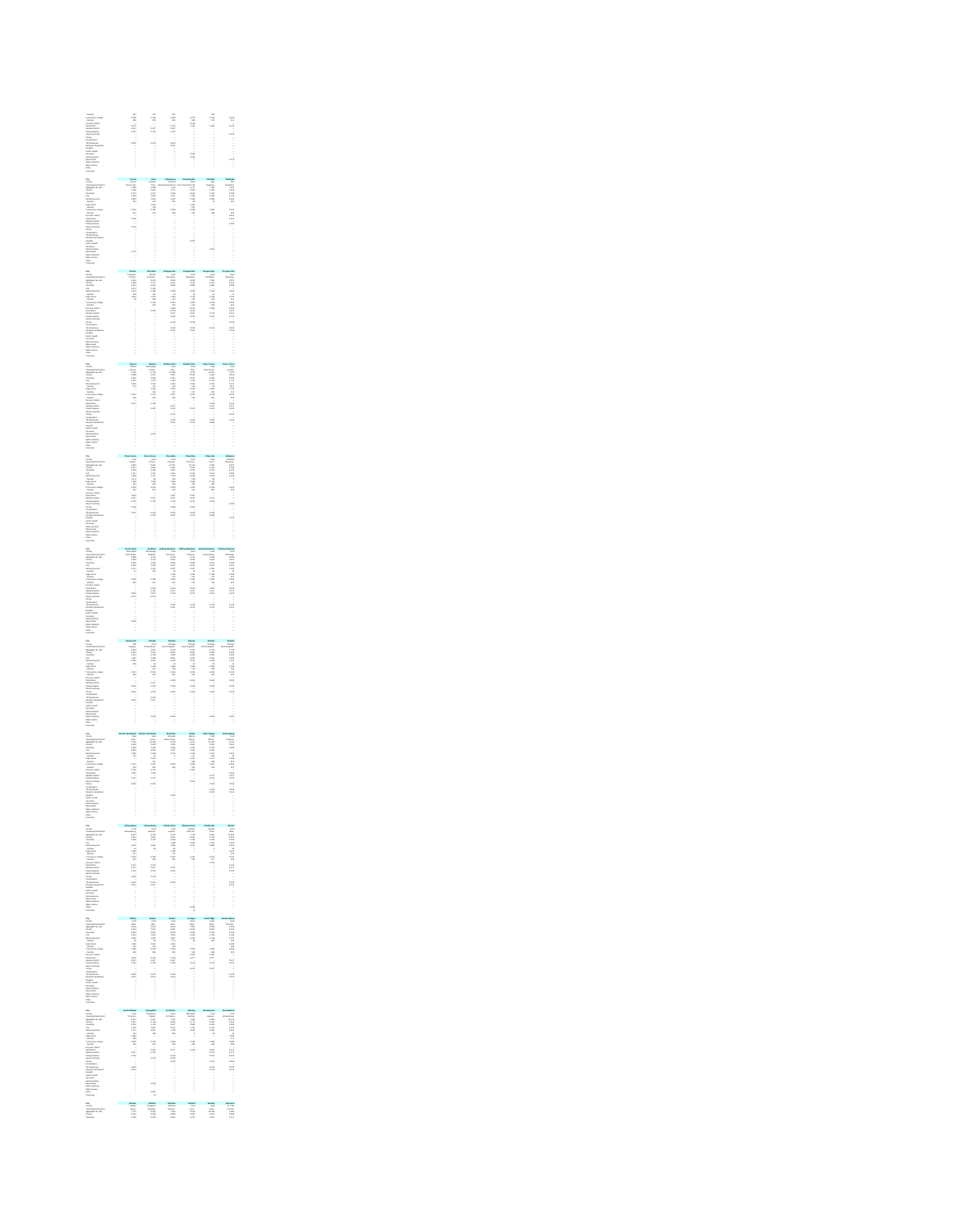| e politika na koto kontroliko katika katika katika katika katika katika katika katika katika katika katika kat | الملاسمين أللقون مداسيس المقومات والمتماسية والمتعاشرين والقواني والموارد والموارد والمستقر والمستقر المتعارضين والمستقر المتحدة                                                                                              |                                                                                                                                                                                                                              |                                                                        | المتماسي والمستقط والمسابير والمسابي والمسابير والمسابير والمسابير والمستقطع والمسابيع والمسابيع والمسابق والمستقطع | stassistemi (kanadi kanadi kanadi kanadi kanadi kanadi kanadi kanadi kanadi kanadi kanadi kanadi kanadi kanadi |
|----------------------------------------------------------------------------------------------------------------|-------------------------------------------------------------------------------------------------------------------------------------------------------------------------------------------------------------------------------|------------------------------------------------------------------------------------------------------------------------------------------------------------------------------------------------------------------------------|------------------------------------------------------------------------|---------------------------------------------------------------------------------------------------------------------|----------------------------------------------------------------------------------------------------------------|
|                                                                                                                | 1999年,1999年,1999年,1999年,1999年,1999年,1999年,1999年,1999年,1999年,1999年,1999年,1999年,1999年,1999年,1999年,1999年,1999年,1999年,1999年,1999年,1999年,1999年,1999年,1999年,1999年,1999年,1999年,1999年,1999年,1999年,1999年,1999年,1999年,1999年,1999年,1999年 |                                                                                                                                                                                                                              |                                                                        |                                                                                                                     |                                                                                                                |
|                                                                                                                |                                                                                                                                                                                                                               | 불부 중국의 19 년 - 개월 20일 - 19 년 - 19 년 - 19 년 - 19 년 - 19 년 - 19 년 - 19 년 - 19 년 - 19 년 - 19 년 - 19 년 - 19 년 - 19 년 - 19 년 - 19 년 - 19 년 - 19 년 - 19 년 - 19 년 - 19 년 - 19 년 - 19 년 - 19 년 - 19 년 - 19 년 - 19 년 - 19 년 - 19 년 - 1 | <b>PARAMENTERS PARAMENTERS REGISTERS REGISTERS REGISTERS REGISTERS</b> |                                                                                                                     |                                                                                                                |

**(\* Based On A Residential Home With A Market Value Of \$100,000. (\*\* Highest = 1 (\*\* Moraine - Previously Deerfield**